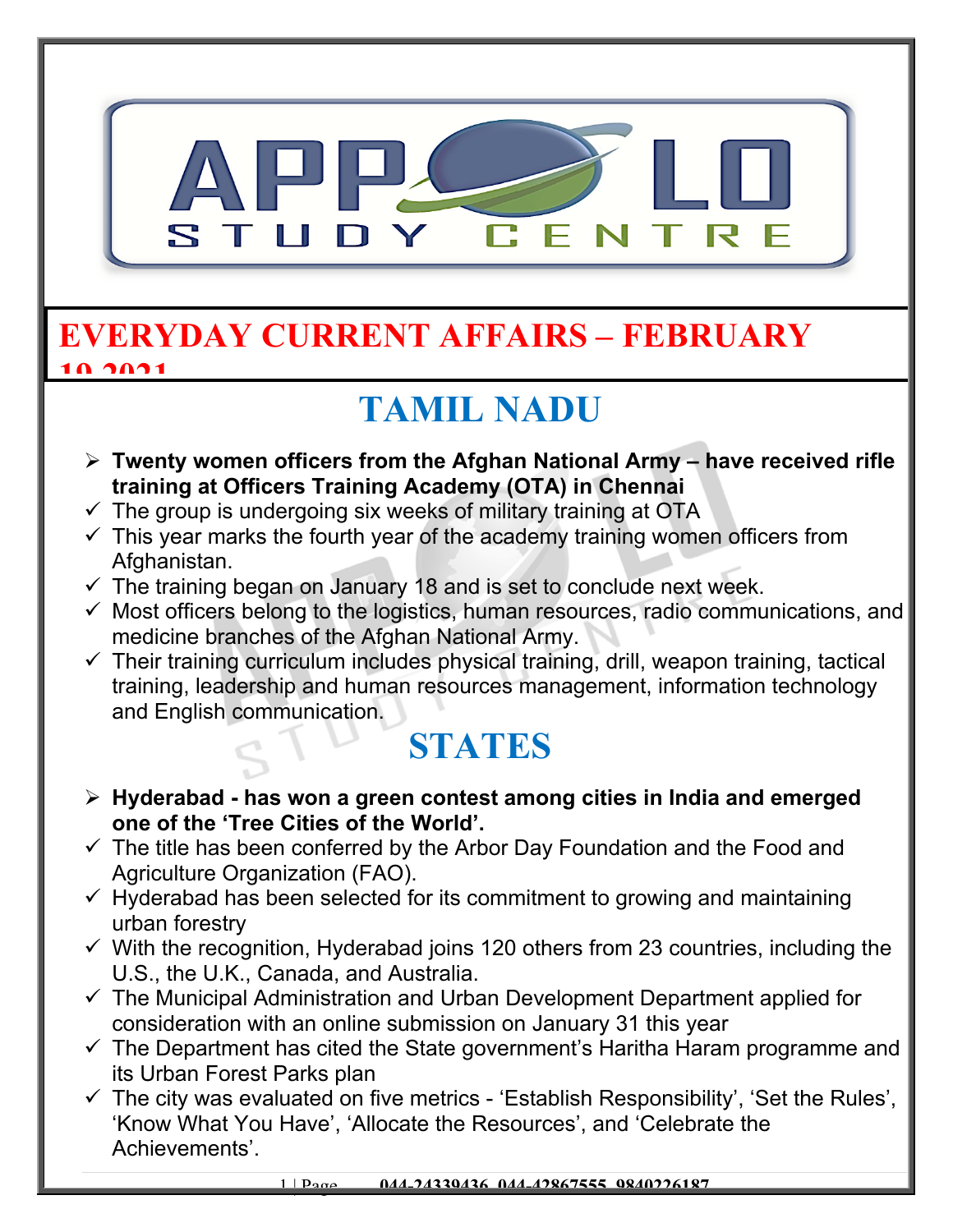$\checkmark$  Henceforth, city leaders must delegate responsibility for the care of trees to a staff member, a city department, or a group of citizens called a Tree Board.

## **NATIONAL**

- **Prime Minister Narendra Modi** -**proposed a special visa scheme for doctors and nurses to facilitate quick and free movement during health emergencies**
- $\checkmark$  He also called for setting up a regional air ambulance agreement for medical contingencies
- $\checkmark$  On February 18, PM Modi addressed a virtual workshop on Covid-19 comprising health officials from India's South Asian neighbours
- $\checkmark$  The workshop also featured officials from Indian Ocean countries in India's extended neighbourhood, Mauritius and Seychelles.
- $\checkmark$  Participating countries, including Pakistan, supported PM's proposals.
- $\checkmark$  India is hosting a Secretary-level virtual meeting on Covid-19 management with the countries including Pakistan.
- $\checkmark$  It is being chaired by Health Secretary Rajesh Bhushan.
- $\checkmark$  Health Minister Harsh Vardhan delivered the valedictory address at the meet
- $\checkmark$  The countries that participated at the meet includes Afghanistan, Bangladesh, Bhutan, the Maldives, Mauritius, Nepal, Pakistan, the Seychelles and Sri Lanka.
- **On February 18, the Urban Affairs Ministry announced the names of the 25 cities selected for the Nurturing Neighbourhoods Challenge under the Smart Cities Mission.**
- $\checkmark$  The shortlisted cities would carry out projects for making early childhood-friendly neighbourhoods.
- $\checkmark$  The selected cities were Agartala, Bengaluru, Coimbatore, Dharamshala, Erode, Hubballi-Dharwad, Hyderabad, Indore, Jabalpur, Kakinada, Kochi, Kohima, Kota, Nagpur, Rajkot, Ranchi, Rohtak, Rourkela, Salem, Surat, Thiruvananthapuram, Tiruppur, Ujjain, Vadodara, and Warangal.

### **INTERNATIONAL**

- **The NASA's Perseverance rover safely landed on Mars on February 18, after its 292.5 million-mile (472 million km) journey from Earth**
- $\checkmark$  The rover is the most advanced spacecraft that has been ever sent another planet.
- $\checkmark$  It had landed successfully at Jezero crater
- $\checkmark$  Jezero crater is the site of an ancient lake that existed 3.9 billion years ago and expected to contain microfossils in the rocks and soil
- $\checkmark$  The rover entered the Mars with a speed of 12,000 miles per hour or 19,000 km per hour.
- $\checkmark$  The project, worth \$2.7 billion, was launched with the primary aim of searching for the traces of ancient microbial life on the Red Planet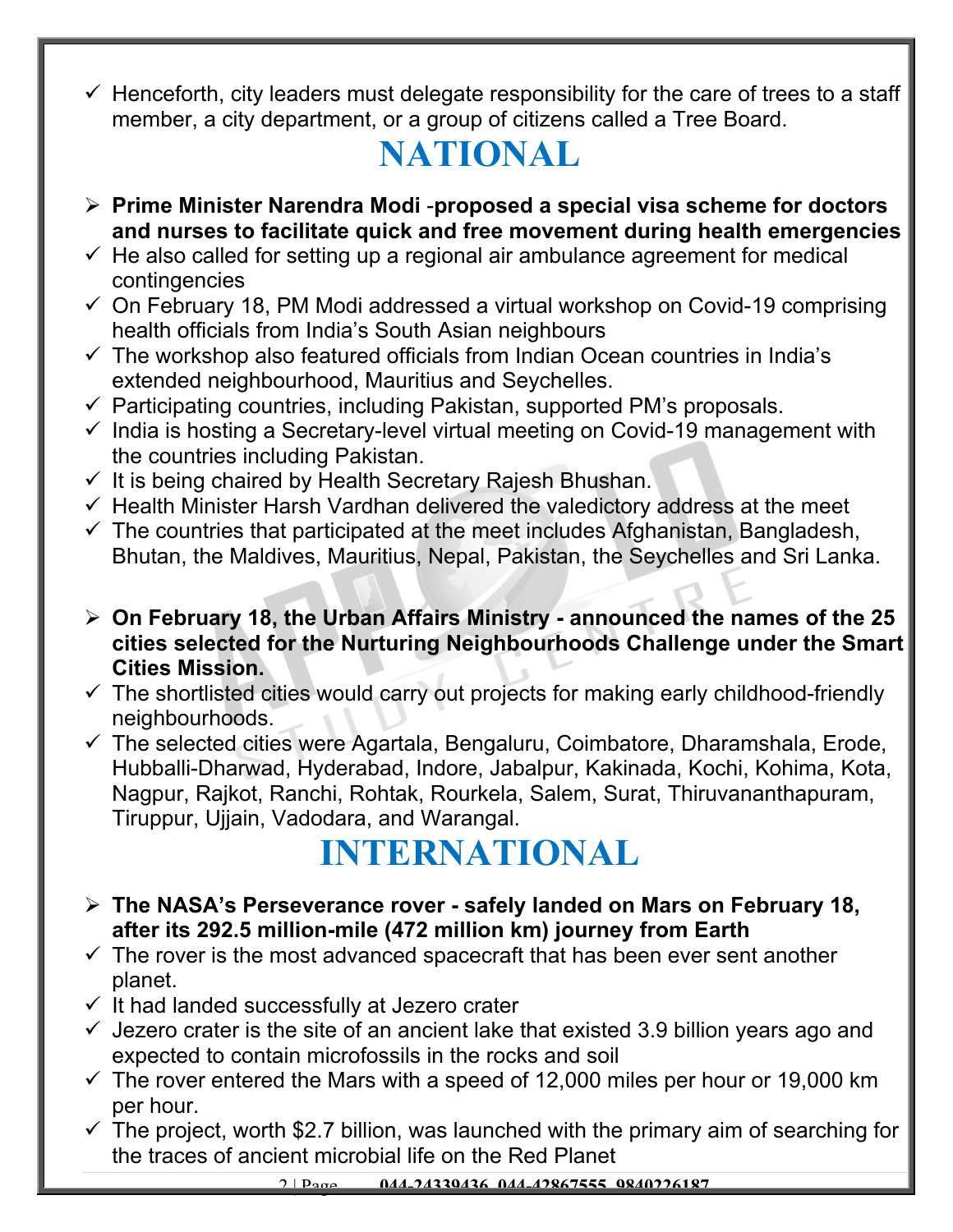

- $\checkmark$  The Mars 2020 Mission is a Mars rover, built by Mars Exploration Program of NASA.
- $\checkmark$  It comprises of the Perseverance rover and an Ingenuity helicopter drone.
- $\checkmark$  The mission was launched on an Atlas V 541 launch vehicle from Earth on July 30, 2020.

## **PERSONALITIES**

 **12-year old Jiya Rai** - **created history by swimming from the Bandra-Worli Sea Link (BWSL) to the Gateway of India on February 17**



- $\checkmark$  Jiya, who has Autism Spectrum Disorder (ASD), dedicated her swimming feat to raise awareness about autism.
- $\checkmark$  She covered a distance of 36km in 8 hours and 40 minutes and became the first and youngest girl in the world with ASD who swam such a distance
- $\checkmark$  Jiya was awarded during a ceremony held at Gateway of India on February 17
- $\checkmark$  She was felicitated with a trophy by Greater Mumbai Amateur Aquatic Association (GMAAA) president Zarir Baliwala.
- $\checkmark$  The swimming event was conducted under observation of the Swimming Association of Maharashtra, a recognized body of the Swimming Federation of India.
- $\checkmark$  This event is also associated with the FIT India Movement by the Ministry of Youth and Sports Affairs.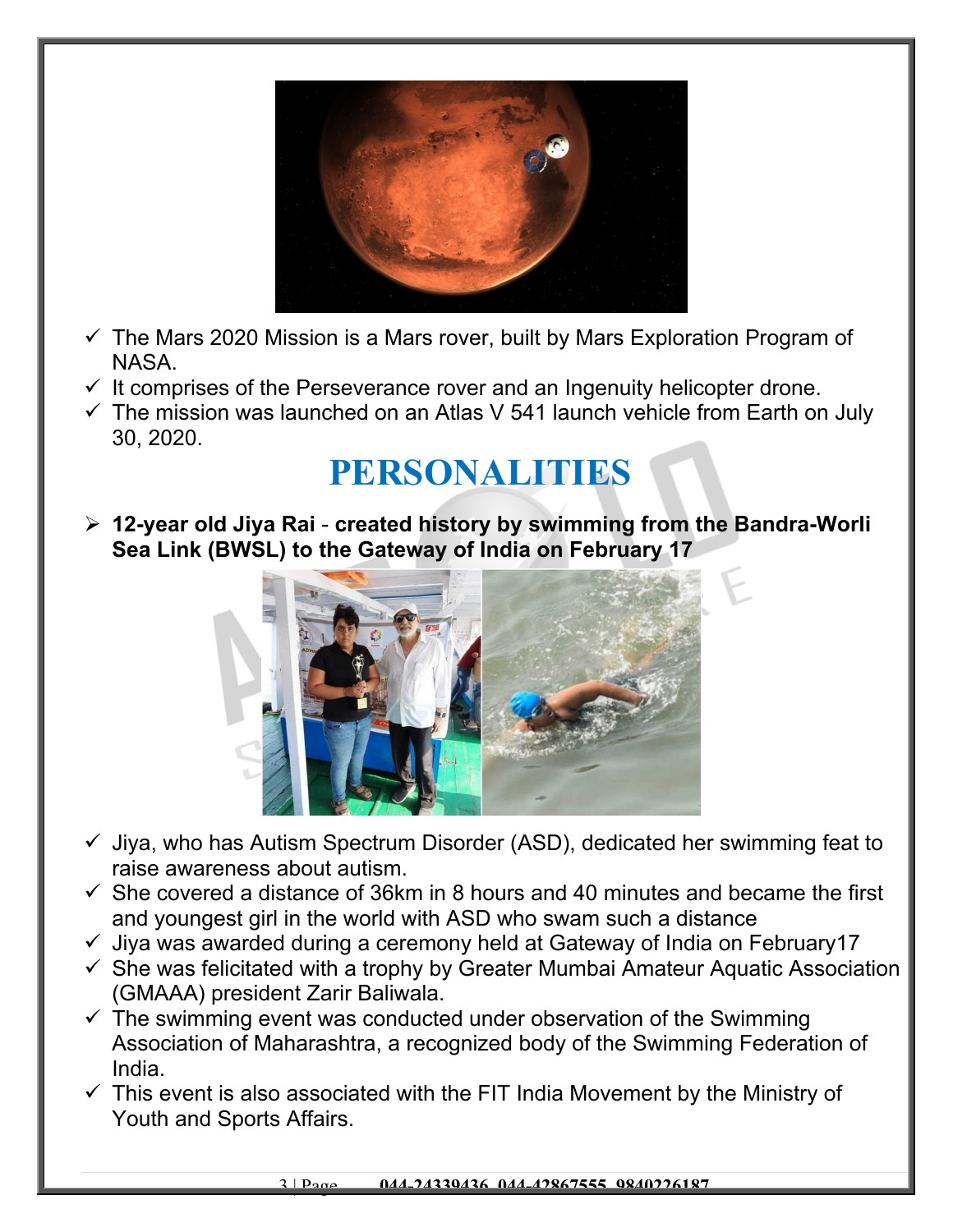#### **DEFENCE**

 **On February 18, Army Chief Gen Manoj Naravane - flagged off the 100th K9 Vajra tracked self-propelled howitzer built by Larsen & Toubro (L&T) at its 'armoured system complex' at Hazira near Surat in Gujarat.** 



- $\checkmark$  With this, L&T had completed the delivery of all the howitzers under the contract awarded in May 2017 ahead of schedule
- $\checkmark$  Earlier, Defence Minister Rajnath Singh had flagged off the 51st K9 VAJRA in January last year from Hazira.
- $\checkmark$  The 'Armoured Systems Complex' at Hazira was dedicated to the nation by Prime Minister Narendra Modi in January 2018.
- $\checkmark$  L&T Defence produced the K-9 Vajra-T 155 mm/ 52 calibre self-propelled guns under a contract awarded to it through global competitive bidding.
- $\checkmark$  L&T was the prime bidder for the programme with South Korean defence major Hanwha Defence, the original equipment maker of the world's top rated howitzer the 'K9 Thunder', as its technology partner.

#### **SPORTS**

 **Manika Batra - has won the 82nd Senior National Table Tennis Championship in Panchkula**